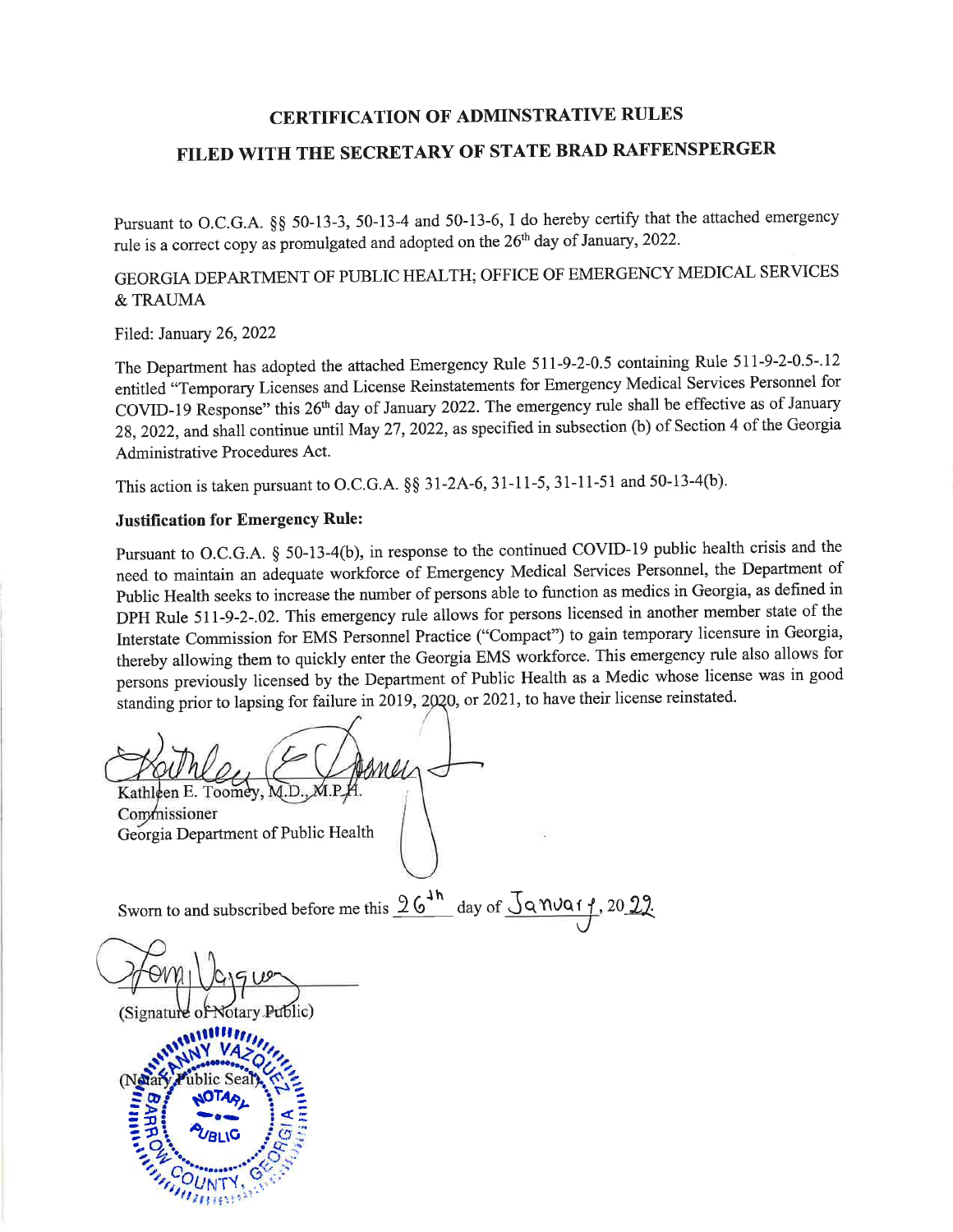## **RULES OF THE GEORGIA DEPARTMENT OF PUBLIC HEALTH EMERGENCY PREPAREDNESS**

## **CHAPTER 511-9-2 EMERGENCY MEDICAL SERVICES**

### **Emergency Rule 511-9-2-0.5-.12 Licensure of Emergency Medical Services Personnel**

(1) No person shall practice or hold themselves out as an Emergency Medical Technician - Responder, Emergency Medical Technician, Emergency Medical Technician - Intermediate, Advanced Emergency Medical Technician, Cardiac Technician, or Paramedic without being licensed by the Department.

(2) Prior to licensure, all applicants must be certified by the National Registry of Emergency Medical Technicians (NREMT) at the level for which they are applying, or must be certified by the United States Special Operations Command (USSOCOM) as an Advanced Tactical Practitioner (ATP).

(3) All applicants for licensure must provide information to the Department in a manner and on forms specified by the Department, to include at a minimum the name, home address, mailing address, email address, phone number, date of birth and social security number of the applicant.

(4) Applicants shall not misrepresent or falsify any information on forms, applications, or documents filed with or submitted to the Department for the purpose of licensure or any other purpose specified in these rules.

(5) The Department may refuse to issue a license to an applicant who has been subject to disciplinary action imposed by another state or lawful licensing or certifying authority.

(6) All applicants for licensure must submit to a fingerprint based criminal history records check from the Georgia Crime Information Center (GCIC) and the Federal Bureau of Investigation (FBI).

(a) Fingerprints shall be in such form and of such quality as prescribed by the Department, the GCIC and under standards adopted by the FBI.

(b) Fees may be charged as necessary to cover the costs of the records search.

(7) Fees.

(a) All applications for initial licensure must be accompanied by a fee payable to the Department in an amount and form determined by the Department.

(b) Fees are not refundable after being submitted.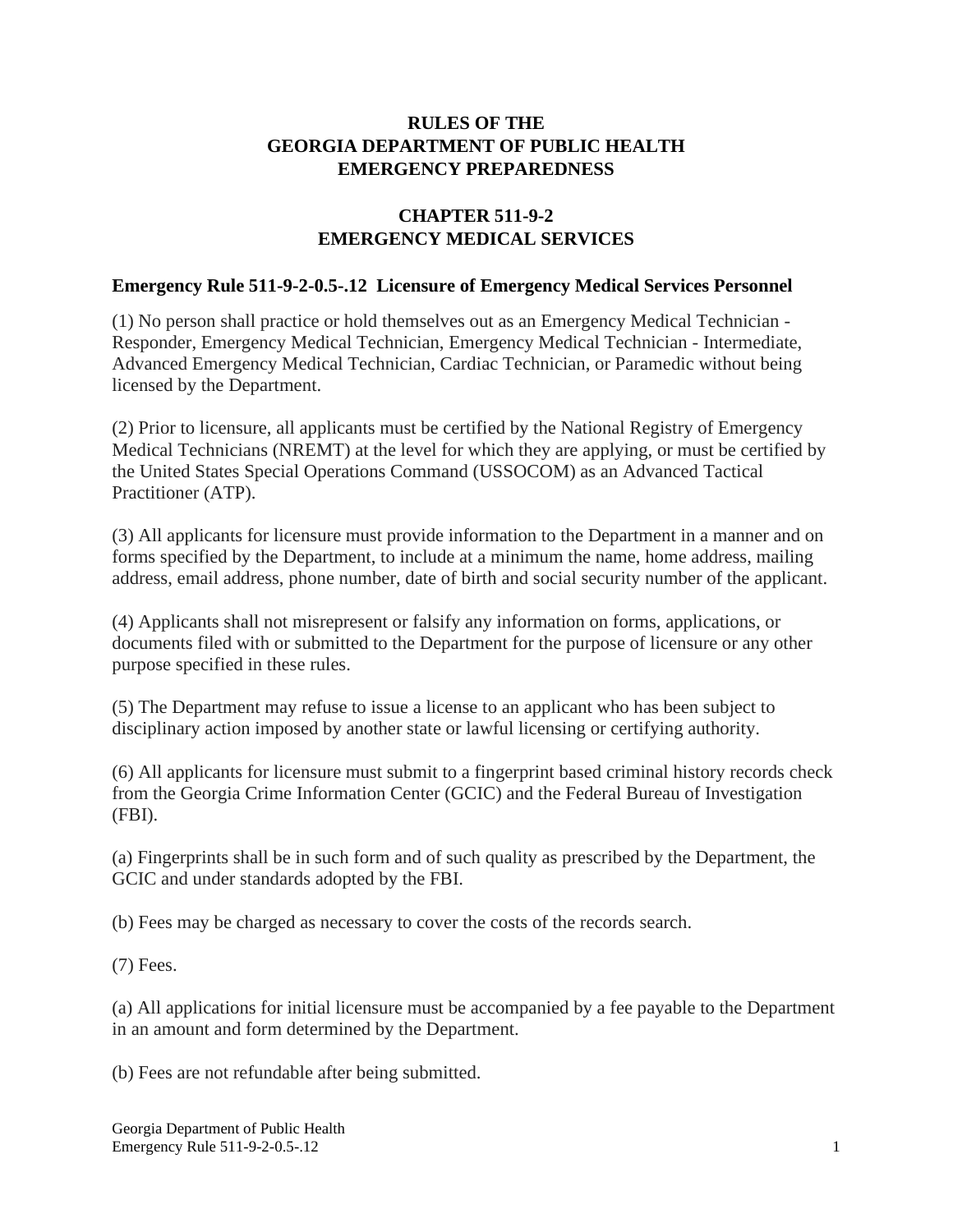(8) Licensing of Individuals with Criminal History.

(a) The Department shall deny any license application submitted by an applicant who has been convicted of a felony, a crime of violence, or a crime of moral turpitude; and, may deny any license application submitted by an applicant who has been convicted of driving under the influence or possession of a controlled substance.

(b) The Department may deny any license application submitted by an applicant with unresolved criminal charges, whether initiated by arrest warrant, information, accusation, or indictment. This subsection shall not apply to minor traffic offenses.

(c) At its discretion, the Department may reconsider an application subject to subsections (a) or (b) above on the ground that;

1. The conviction has been set aside, pardoned, expunged, or overturned on appeal;

2. The criminal charges were finally resolved in the applicant's favor through acquittal, dismissal, or nolle prosequi; or

3. The applicant has demonstrated significant efforts toward rehabilitation, such that the applicant can be trusted with the care of sick or injured patients, their property, and the equipment and supplies that may be entrusted to him or her.

(9) Any currently licensed Medic may voluntarily surrender their Medic license by notifying the Department in a manner and on forms specified by the Department. Once processed by the Department, surrenders are not reversible, and the individual would need to complete the current Department-specified application process and meet all licensing requirements to obtain a new Medic license.

(10) Upon request, the Department shall be authorized to place a Medic license in retired status after which the individual will be permitted to continue to use the former licensure level title and number with "(Ret.)" after it. An individual in retired status will not be licensed to perform the duties of a Medic as defined in these rules. Applications for license retirement shall be submitted in a manner and on forms specified by the Department and must be submitted by the Medic themselves. Once processed by the Department, retirements are not reversible, and the individual would need to complete the current Department-specified application process and meet all licensing requirements to obtain a new Medic license. Eligibility requirements for retirement of a Medic license are as follows:

(a) The individual must be currently licensed as a Georgia Medic, and the Medic license must be in Good Standing at the time of application; and

(b) The individual must have a minimum of 15 years of continuous uninterrupted licensure as a Georgia Medic, inclusive of the date of application.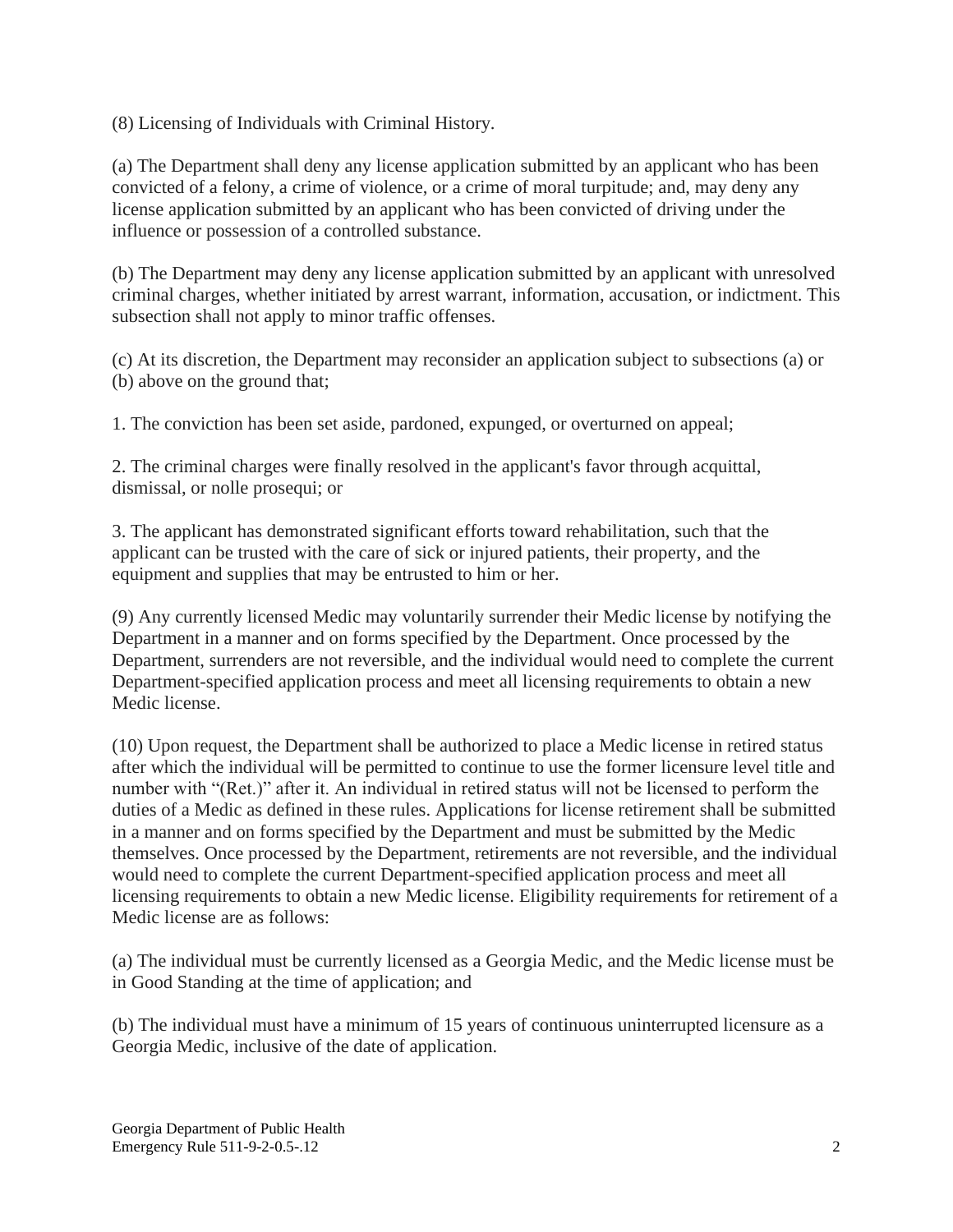(11) Upon request from the next of kin to place a Medic license in deceased status and obtain a certificate of active service for an individual who dies while currently licensed in Good Standing as a Georgia Medic, the Department shall be authorized to place the respective Medic license in deceased status and provide a certificate of service to the next of kin. The request shall be accompanied by a certified death certificate or other documents recognized by the Department.

(12) Downgrades of Medic Licenses. Currently licensed Medics in Good Standing who hold a non-provisional license at the EMT level or higher may voluntarily request the Department to downgrade their Medic license. The request shall be made to the Department in a manner and on forms specified by the Department and shall indicate the requested new level of license. Once processed by the Department, downgrades are not reversible, and the Medic would need to complete the current Department-specified application process and meet all licensing requirements to obtain a higher level of Medic license.

(a) Permitted downgrades are as follows:

1. Currently licensed Paramedics and Cardiac Technicians in Good Standing will be permitted to request a downgrade to the AEMT, EMT, or EMT-R levels.

2. Currently licensed AEMTs and EMT-Is in Good Standing will be permitted to request a downgrade to the EMT or EMT-R levels.

3. Currently licensed EMTs in Good Standing will be permitted to request a downgrade to the EMT-R level.

(b) Applications for downgrade must be accompanied by the following:

1. A fingerprint based criminal history records check from the Georgia Crime Information Center (GCIC) and the Federal Bureau of Investigation (FBI), as described in paragraph (6) of this rule, and subject to paragraph (8) of this rule; and

2. An application fee, as described in paragraph (7) of this rule.

(13) Temporary Licenses and License Reinstatements for Emergency Medical Services Personnel for COVID-19 Response

(a) "Temporary Compact License (Medic)" is defined as a license at the EMT, AEMT, or Paramedic level that is issued by the Department to a person who holds a current EMS license in good standing, including remote state privilege to practice, in another member state of the Interstate Commission for EMS Personnel Practice ("Compact"). Temporary Compact Licenses shall have the following requirements:

1. A Temporary Compact License is not renewable and shall not be valid for longer than 120 days from the date of issuance, and a person may not be issued more than one Temporary Compact License at the same level of licensure. Persons issued Temporary Compact Licenses may apply for non-temporary medic licenses at any time. After the Temporary Compact License